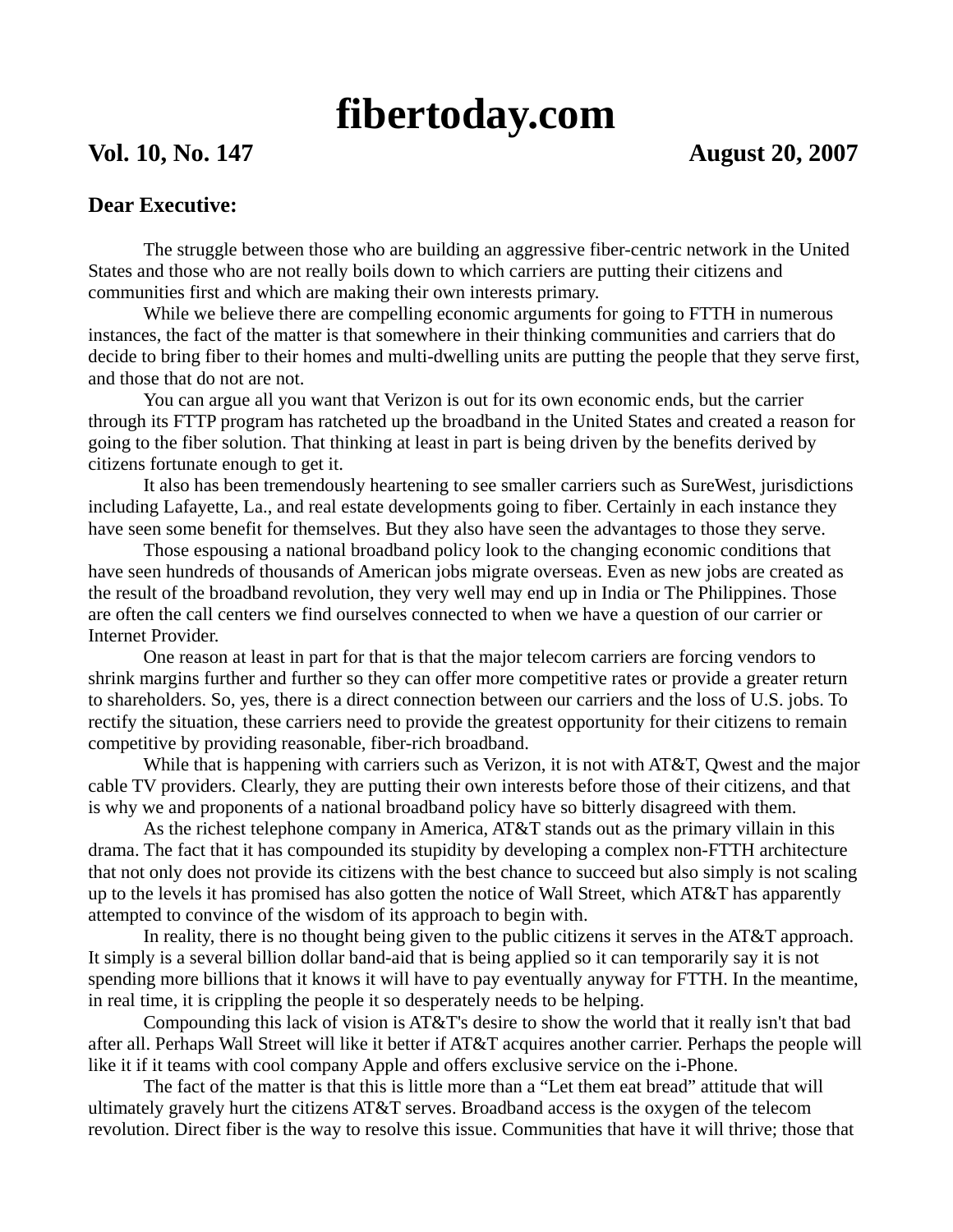don't will wither. {For validation, look at the nation's research and education network. Internet2, an allfiber network, is rapidly replacing Internet1.]

 Those who would frame this debate in terms of letting the free market work versus encouraging encroaching socialism are not on spot in our opinion. Desperate times do call for desperate measures and America is reaching that point in this broadband revolution. While we understand that there are various ways to "read" the international polls that continue to see a slipping America, we also understand that it is vital for this nation to have broadband capabilities if we truly are going to take away a good portion of its manufacturing base.

 Various studies are showing that national broadband penetration in America is slowing. For Q2 07, the four largest phone and cable operators -- AT&T, Verizon, Comcast and Time Warner Cable - added a total of 1.2 million broadband subscribers, 21 percent fewer than they added during the yearearlier quarter, and short of Wall Street analysts' projections. That is at least in part because the prices being charged by the major carriers for broadband is too high. So Comcast not only is charging too much, it also is delivering inferior service, for example. Such a policy, which in effect places its citizens last, in our opinion is destined to lose, while the Verizon policy, which places citizens first, will win.

 The efforts by AT&T and Comcast to stop smaller communities and municipalities from developing fiber-rich broadband infrastructure through legal maneuvering have shown how pathetic these efforts have become. Can anyone on either side of this debate condone putting the citizens last for the sake of the arrogance of power being wielded by these larger carriers? Is this not the final solution of companies that put themselves first at the expense of the citizens they so proudly say they are serving?

Carriers like AT&T and Qwest, which continue to fail to recognize they are living in the  $21<sup>st</sup>$ century (check out the continuance of old telecom guy policies being perpetuated by their replacement CEOs) are blowing the biggest opportunity carriers have had in perhaps a century.

We are in favor of anything, anything, that will let American citizens—or citizens throughout the world for that matter—flourish using the new e-economy and that will put an end to this backwards monopolistic thinking and the companies that perpetuate it.

 Fiber optics throughout its impressive drive into global networks in three short decades has had to temporarily deal with lukewarm responses to its benefits by major carriers that should have known better. In fact, one of those was the original AT&T which also suffered from monopolistic thinking. The original AT&T to its credit did attempt to build the revolutionary Northeast Corridor fiber optics project in the early 1980s connecting the Boston area with the Washington, D.C. area. The problem was that it (again acting as a monopoly) used its own multimode fiber and its own slow optronics. It took a competitor known as MCI, using enlightened vendors including Corning and Fujitsu, to build the superior single-mode fiber network. The end result was a blown opportunity for AT&T as it eventually became entangled in a race with Sprint, the National Telecommunications Network and MCI to build a national fiber optics grid connecting the continental United States with the single-mode fiber that Corning pioneered and the faster electronics supplied by Fujitsu.

 In similar fashion, the new AT&T also has blown its opportunity as Verizon passes millions of homes with fiber while AT&T still fiddles with an inferior technology. The only question remaining is how long it will take this time for AT&T to join in the national FTTH race. In the meantime, America's citizens have the right to demand more.

[*Copies of the above are being sent to key executives at AT&T, Comcast, and Qwest, as well as the FCC Commissioners and members of Congress. Please feel free to send this article to whomever you desire. We are lifting any copyright infringement policies for this purpose.]* 

\* \* \* \* \* \* \* \* \* \* \* \* \* \*